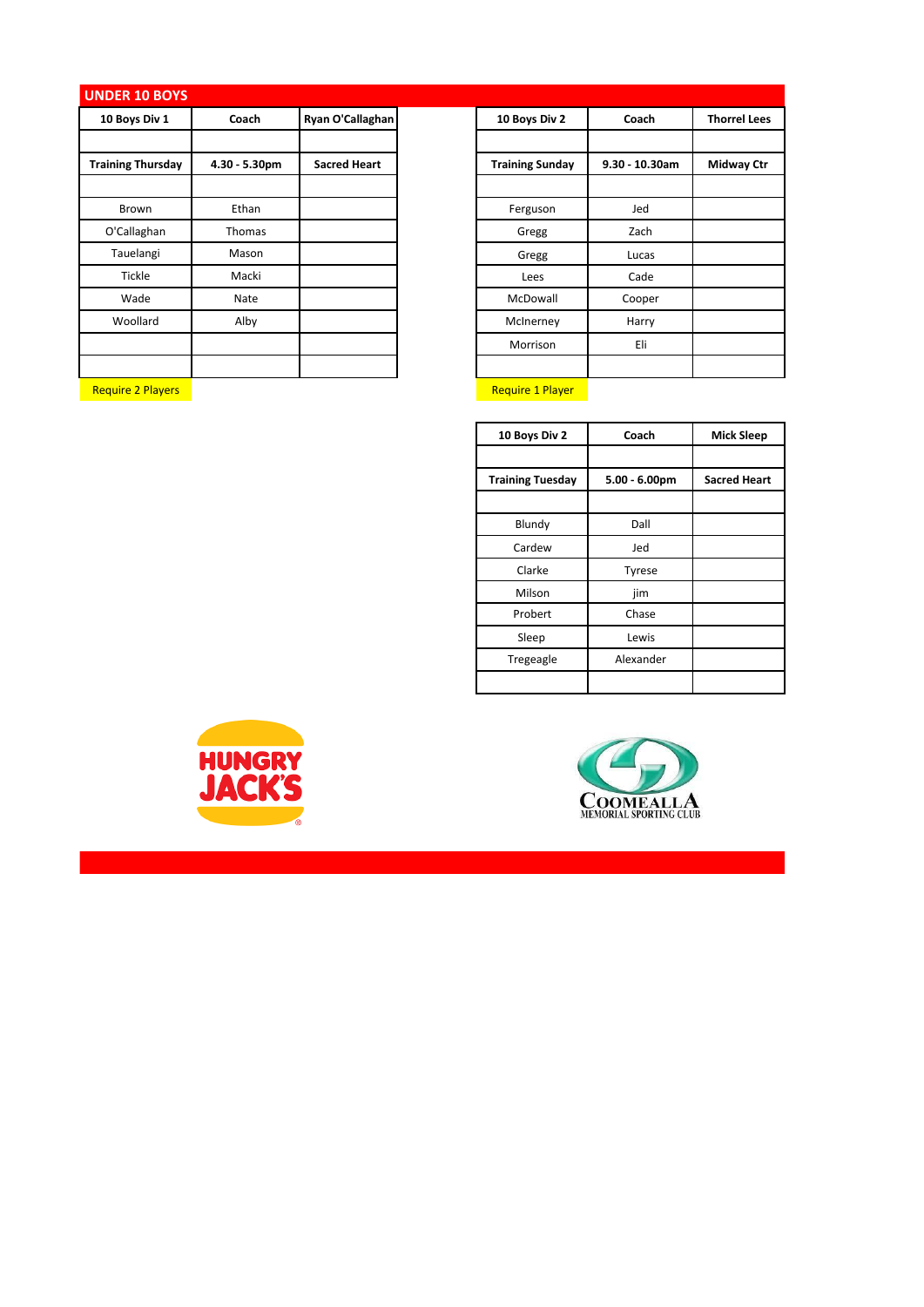|  | <b>UNDER 12 BOYS</b> |  |
|--|----------------------|--|
|  |                      |  |
|  |                      |  |

| 12 Boys Div 1          | Coach            | <b>Shawn Clarke</b> | 12 Boys Div 2            | Coach            | Corey Ir       |
|------------------------|------------------|---------------------|--------------------------|------------------|----------------|
|                        |                  |                     |                          |                  |                |
| <b>Training Monday</b> | $4.30 - 5.30$ pm | <b>Midway Ctr</b>   | <b>Training Thursday</b> | $5.00 - 6.00$ pm | Midwa          |
|                        |                  |                     |                          |                  |                |
| Geister                | Colby            | 8                   | Blundy                   | Jude             | 23             |
| Hamence                | Rohan            | 44                  | Iredale                  | Austin           | 25             |
| Milsom                 | Harper           | 3                   | Kiel                     | Nate             | $\overline{2}$ |
| Olsen                  | Zaiden           | 24                  | <b>McKinnon</b>          | Oakley           | 8              |
| Puleui                 | Charlie          | 35                  | Mosati                   | Elija            | 32             |
| Russell                | Chase            | 4                   | Sinclair                 | Nicholas         | 14             |
| Scullino               | Aj               | 1                   | Taylor                   | Tom              | 15             |
| Tassone                | Sam              | 14                  | Thompson                 | Archie           | 5              |

| 12 Boys Div 2            | Coach            | <b>TBA</b>        |
|--------------------------|------------------|-------------------|
|                          |                  |                   |
| <b>Training Thursday</b> | $5.00 - 6.00$ pm | <b>Midway Ctr</b> |
|                          |                  |                   |
| Barber                   | Ethan            | 10                |
| Callaghan                | Edward           | 20                |
| Hilton-Wood              | Max              | 6                 |
| MacNamara                | Remy             | 12                |
| Mammone                  | Dante            | 7                 |
| Puafisi                  | Charlie          | 33                |
| Sobkowiak                | Harrison         | 34                |
| Stockman                 | Ziggy            | 35                |
|                          |                  |                   |



| 12 Boys Div 2             | Coach            | <b>Steph Woods</b>  |  |
|---------------------------|------------------|---------------------|--|
|                           |                  |                     |  |
| <b>Training Wednesday</b> | $5.00 - 6.00$ pm | <b>Sacred Heart</b> |  |
|                           |                  |                     |  |
| Blyth                     | Caelen           | 9                   |  |
| Devereux                  | Keeble           | 11                  |  |
| Loxton                    | Kyle             | 30                  |  |
| McPhee                    | Archie           | 6                   |  |
| Mills                     | Sam              | 34                  |  |
| Peterson                  | Noah James       | 4                   |  |
| Pullen                    | Rory             | 22                  |  |
| Safak                     | Musashi          | 0                   |  |
| Ziernicki                 | Kylian           | 31                  |  |



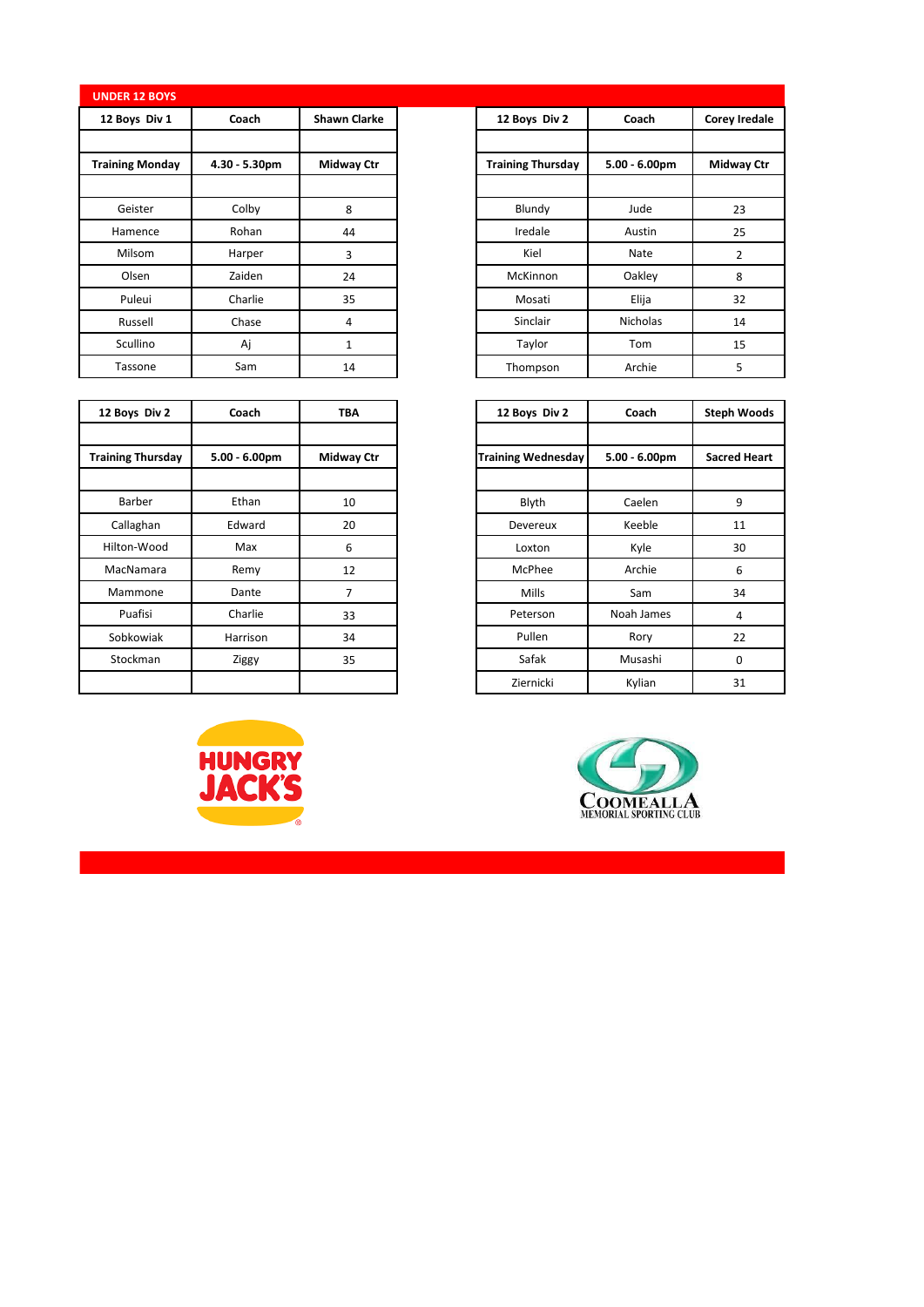| <b>UNDER 14 BOYS</b>     |                  |                   |
|--------------------------|------------------|-------------------|
| 14 Boys Div 1            | Coach            | <b>Ryan Woods</b> |
|                          |                  |                   |
| <b>Training Thursday</b> | $6.00 - 7.00$ pm | <b>Midway Ctr</b> |
|                          |                  |                   |
| Cummins                  | Sam              | 15                |
| Gosman                   | Samuel           |                   |
| Knight                   | Harry            | 40                |
| Minniti                  | Jesse            | 42                |
| Morris                   | Tague            | 4                 |
| Norton                   | Will             | $\mathbf{1}$      |
| O'Connor                 | Will             | 10                |
| Romeo                    | Jesse            | 8                 |
| Seward                   | Spenser          | 9                 |

| <b>INDER 14 BOYS</b> |                 |                   |                          |                  |                      |
|----------------------|-----------------|-------------------|--------------------------|------------------|----------------------|
| 14 Boys Div 1        | Coach           | <b>Ryan Woods</b> | 14 Boys Div 2            | Coach            | <b>Nathan Seward</b> |
|                      |                 |                   |                          |                  |                      |
| aining Thursday      | $6.00 - 7.00pm$ | Midway Ctr        | <b>Training Thursday</b> | $6.00 - 7.00$ pm | <b>Midway Ctr</b>    |
|                      |                 |                   |                          |                  |                      |
| Cummins              | Sam             | 15                | <b>Beavis</b>            | Harry            | 25                   |
| Gosman               | Samuel          |                   | Edwards                  | Cayden           | 13                   |
| Knight               | Harry           | 40                | Gregg                    | Josh             | 12                   |
| Minniti              | Jesse           | 42                | Kiel                     | Beau             | 40                   |
| Morris               | Tague           | 4                 | Mason                    | Green            | 30                   |
| Norton               | Will            | 1                 | Noonan                   | Darcy            | 14                   |
| O'Connor             | Will            | 10                | Roberts                  | Ryder            | 23                   |
| Romeo                | Jesse           | 8                 | Topp                     | Cooper           | 23                   |
| Seward               | Spenser         | 9                 | Vandenberg               | Charlie          | 11                   |

| 14 Boys Div 2             | Coach           | <b>TBA</b>        |
|---------------------------|-----------------|-------------------|
| <b>Training Wednesday</b> | $5.00 - 6.00pm$ | <b>Midway Ctr</b> |
| Burford                   | Luca            | 20                |
| Glare                     | Riley           | 9                 |
| Lewis                     | Kayden          | 7                 |
| MacNamara                 | Porta           | 12                |
| Metin                     | Aydin           | 14                |
| Probert                   | Durc            | 22                |
| Puafisi                   | Isaiah          |                   |
| Williams                  | Jim             | 24                |
|                           |                 |                   |



| 14 Boys Div 2     | Coach             | <b>Mark Woods</b>   |  |
|-------------------|-------------------|---------------------|--|
|                   |                   |                     |  |
| Training Saturday | 10.30am - 11.30am | <b>Sarced Heart</b> |  |
|                   |                   |                     |  |
| <b>Bathe</b>      | Harrison          | 32                  |  |
| Ferguson          | Kade              | 31                  |  |
| Hilton-Wood       | Max               | 6                   |  |
| Kelly             | Seamus            |                     |  |
| Power             | Julien            | 22                  |  |
| Reed              | Cameron           | 45                  |  |
| <b>Stevens</b>    | Rain              | 9                   |  |
| Thornton          | Angus             | 7                   |  |
| Watt              | Charlie           | 12                  |  |

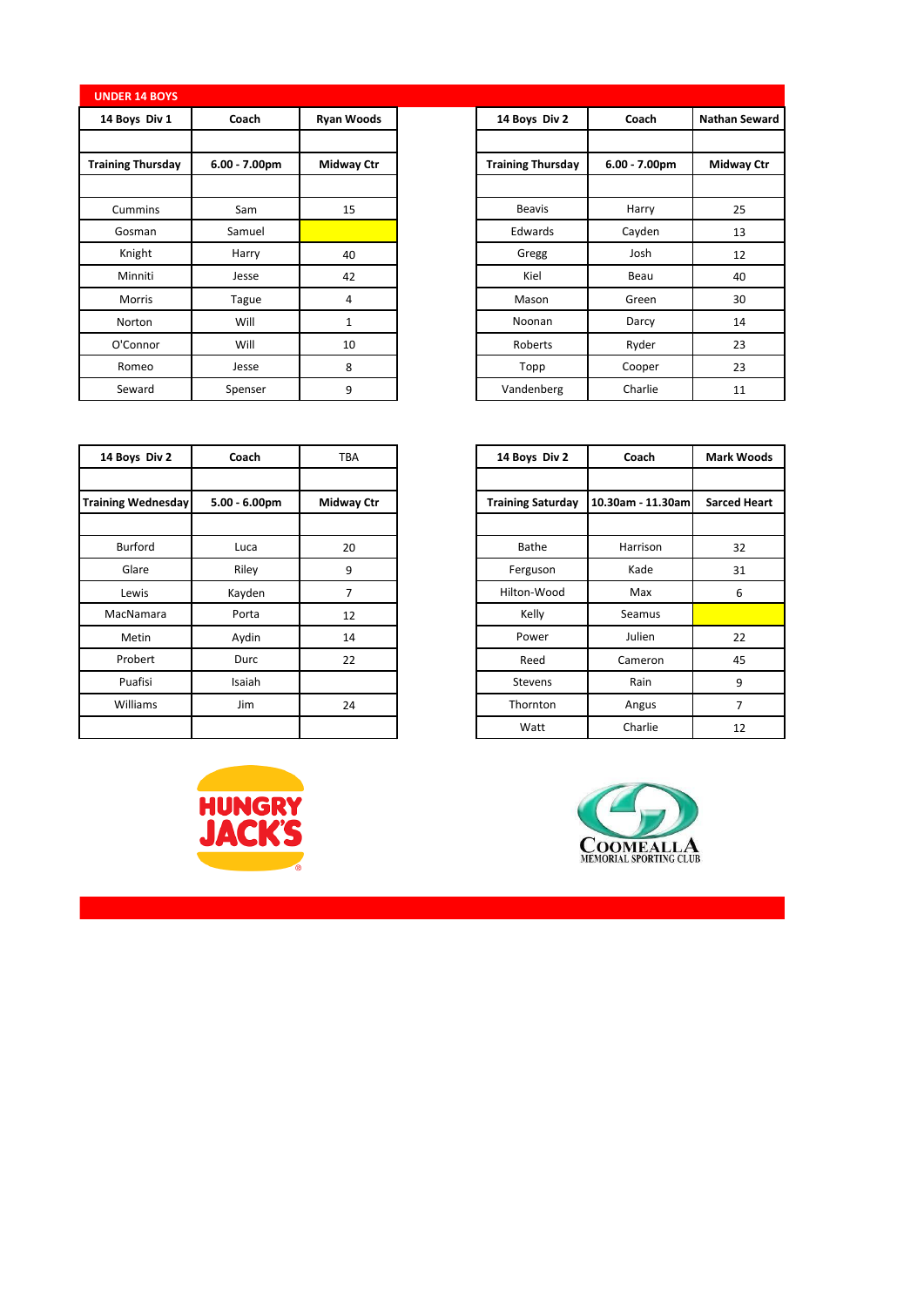## **UNDER 16 BOYS**

| 16 Boys Div 1          | Coach            | <b>Shawn Clarke</b> |
|------------------------|------------------|---------------------|
|                        |                  |                     |
| <b>Training Monday</b> | $5.30 - 6.30$ pm | <b>Midway Ctr</b>   |
|                        |                  |                     |
| Clarke                 | Lachlan          | 14                  |
| lietto                 | Cameron          | 42                  |
| Johnson                | Joel             | 5                   |
| Meaney                 | Lachlan          | 25                  |
| Minniti                | Peter            | $\mathbf 0$         |
| Riordan                | Aidan            | 30                  |
| Rudd-Morfaw            | Trequan          | 15                  |
| Solomon                | Aidan            | 21                  |

| 16 Boys Div 2           | Coach            | <b>TBA</b>        |
|-------------------------|------------------|-------------------|
|                         |                  |                   |
| <b>Training Tuesday</b> | $6.30 - 7.30$ pm | <b>Midway Ctr</b> |
|                         |                  |                   |
| <b>Bottams</b>          | Harry            | 6                 |
| Garraway                | Chace            | 23                |
| Jarmaine                | CJ               | 20                |
| Mitchem                 | Will             | 35                |
| <b>Nokes</b>            | Nash             | 7                 |
| Taylor                  | Willem           | 5                 |
|                         |                  |                   |
|                         |                  |                   |
|                         |                  |                   |

**Require 2 Players** 

| 16 Boys Div 2  | Coach            | <b>TBA</b>        |
|----------------|------------------|-------------------|
|                |                  |                   |
| aining Tuesday | $6.30 - 7.30$ pm | <b>Midway Ctr</b> |
|                |                  |                   |
| Cawley         | Emmannuel        | 1                 |
| Fangolaka      | Fekita           | 4                 |
| Lang           | Mitchell         | 12                |
| Lang           | <b>Ben</b>       | 6                 |
| Loughhead      | Henry            | 25                |
| Milne          | Zachary          | 9                 |
| Weller         | Cameron          | 22                |
|                |                  |                   |

| 16 Boys Div 2           | Coach            | <b>TBA</b>        | 16 Boys Div 2          | Coach            | <b>Tim Robinsor</b> |
|-------------------------|------------------|-------------------|------------------------|------------------|---------------------|
| <b>Training Tuesday</b> | $6.30 - 7.30$ pm | <b>Midway Ctr</b> | <b>Training Monday</b> | $5.30 - 6.30$ pm | <b>Sacred Heart</b> |
| Cawley                  | Emmannuel        | $\mathbf{1}$      | Allen                  | Jordan           | 9                   |
| Fangolaka               | Fekita           | 4                 | Bathe                  | Sebastian        | 35                  |
| Lang                    | Mitchell         | 12                | Delcastegne            | Jaxon            | 5                   |
| Lang                    | <b>Ben</b>       | 6                 | Fitzgerald             | <b>Brodie</b>    | 21                  |
| Loughhead               | Henry            | 25                | Galbraith              | Toby             | 22                  |
| Milne                   | Zachary          | 9                 | letto                  | Marcus           | 42                  |
| Weller                  | Cameron          | 22                | Robinson               | Xander           | 13                  |
|                         |                  |                   | Scullino               | Liano            | 20                  |

| <b>UNDER 18 BOYS</b>     |                |                       |                          |                   |  |
|--------------------------|----------------|-----------------------|--------------------------|-------------------|--|
| 18 Boys Div 1            | Coach          | <b>Garry Matthews</b> | 18 Boys Div 2            | Coach             |  |
|                          |                |                       |                          |                   |  |
| <b>Training Saturday</b> | 10.30am - 12pm | <b>Midway Ctr</b>     | <b>Training Saturday</b> | 11.30am - 12.30pm |  |
|                          |                |                       |                          |                   |  |
| Bakewell                 | Jack           | $\overline{2}$        | Erlandsen                | <b>Marcus</b>     |  |
| Deale                    | Ethan          | $\mathbf{1}$          | Leng                     | Charlie           |  |
| Erlandsen                | Nathaniel      | 30                    | Morello                  | Ryan              |  |
| Harvey                   | Jake           | 23                    | Richman                  | Nash              |  |
| Moore                    | Rhubin         | 0                     | Taylor                   | Oskar             |  |
| Patten                   | Jacob          | 25                    | <b>Trevaskis</b>         | Joel              |  |
| Zadow                    | Zac            | $\overline{7}$        | Walker                   | Jack              |  |
|                          |                |                       | Wilkinson                | Samuel            |  |





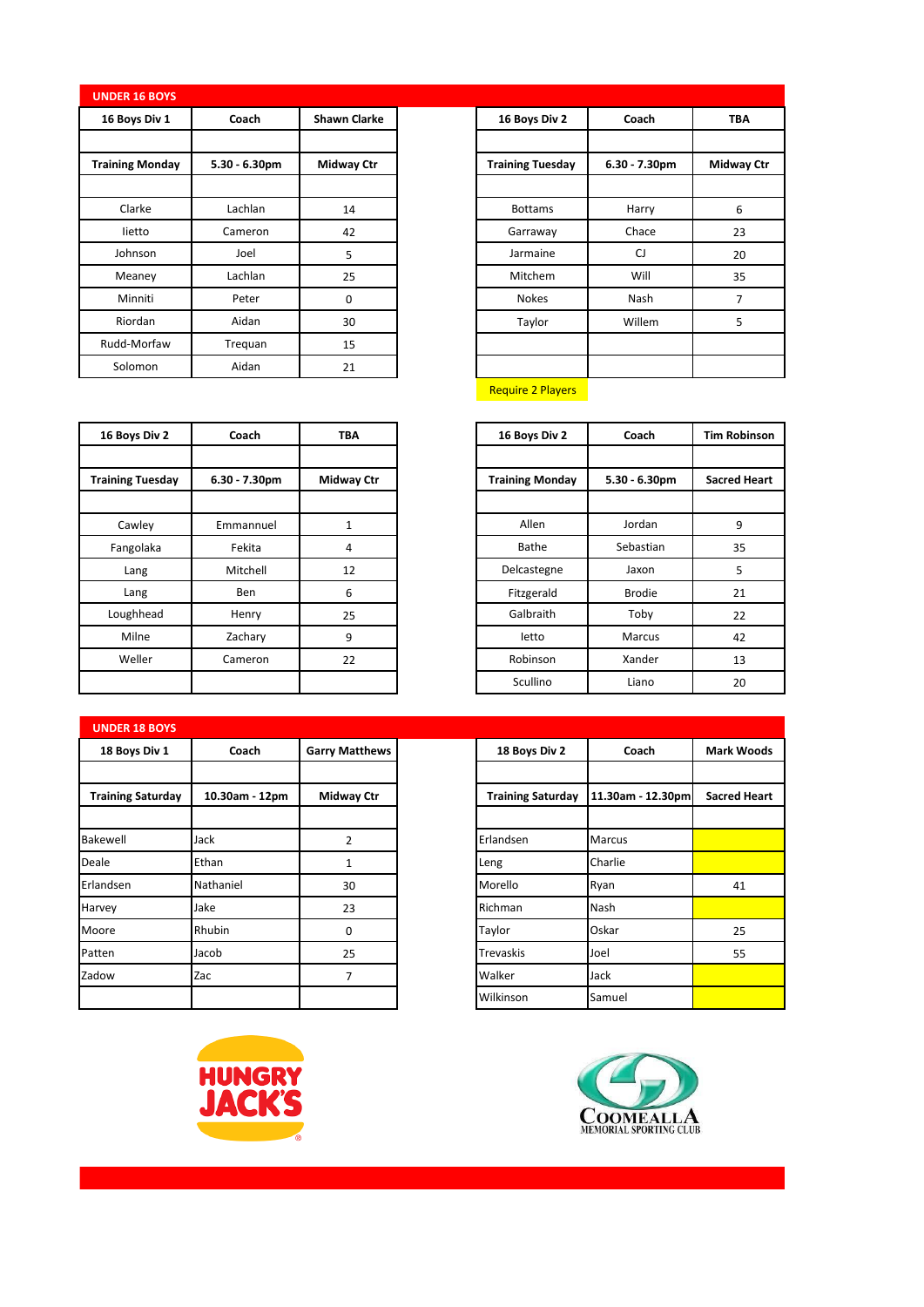| <b>UNDER 10 GIRLS</b>    |                   |                    |                          |                   |                    |
|--------------------------|-------------------|--------------------|--------------------------|-------------------|--------------------|
| 10 Girls                 | Coach             | <b>Steph Woods</b> | 10 Girls                 | Coach             | <b>Rodey James</b> |
|                          |                   |                    |                          |                   |                    |
| <b>Training Saturday</b> | $9.30 - 10.30$ am | <b>Midway Ctr</b>  | <b>Training Saturday</b> | $9.30 - 10.30$ am | <b>Midway Ctr</b>  |
|                          |                   |                    |                          |                   |                    |
| McKendrick               | Amelie            |                    | Hand                     | Payton            |                    |
| Pike                     | Felicity          |                    | James                    | <b>Dillon</b>     |                    |
| Glare                    | Ashlee            |                    | Jarmaine-Watt            | Brooklyn          |                    |
| Glare                    | <b>Ellie</b>      |                    | McDermott                | Remy              |                    |
| Mensch                   | Isabella          |                    | Russell                  | Ava               |                    |
| <b>TEUMA</b>             | Lilly             |                    | <b>Tickle</b>            | Ariah             |                    |
| Thornton                 | Peggy             |                    | Williams                 | Milla             |                    |

| <b>UNDER 12 GIRLS</b>   |                  |                      |                          |               |                       |
|-------------------------|------------------|----------------------|--------------------------|---------------|-----------------------|
| 12 Girls Div 1          | Coach            | <b>Damien Patten</b> | 12 Girls Div 2           | Coach         | <b>B. O'Callaghan</b> |
|                         |                  |                      |                          |               |                       |
| <b>Training Tuesday</b> | $5.00 - 6.00$ pm | <b>Midway Ctr</b>    | <b>Training Thursday</b> | 4.30 - 5.30pm | <b>Sacred Heart</b>   |
|                         |                  |                      |                          |               |                       |
| <b>Burke</b>            | Kahra            | 30                   | Cardew                   | Eadie         | 24                    |
| Kelly                   | Ayva             | 10                   | Fewings                  | Lilli         | 14                    |
| Knight                  | Meg              |                      | Horsfall                 | Maddison      | 9                     |
| Leng                    | Juliet           | 8                    | Kelly                    | Mary          | 15                    |
| Littore                 | Lottie           | 6                    | Kennedy                  | Annabelle     | 25                    |
| Meehan                  | Elke             | 12                   | Metin                    | Jeyda         | $\mathbf{1}$          |
| Pain                    | Willow           | 5                    | Morrison                 | Mabel         | 2                     |
| Taylor                  | Camryn Olivia    | 21                   | O'Callaghan              | Mollie        | 4                     |
| Wade                    | Ashton           | 7                    | Woollard                 | Sadie         | 3                     |

| 12 Girls Div 2  | Coach            | <b>TBA</b>        |
|-----------------|------------------|-------------------|
|                 |                  |                   |
| <b>Training</b> | $5.00 - 6.00$ pm | <b>Midway Ctr</b> |
|                 |                  |                   |
| Allieu          | Natashia         | 11                |
| Fangoloka       | Grace            | 24                |
| <b>Hollis</b>   | Aleera           | 32                |
| Pullman         | Paige            | 20                |
| Charles         | Sienna           | $\overline{2}$    |
| Devcic          | Ivarna           |                   |
|                 |                  |                   |

Require 1 Player